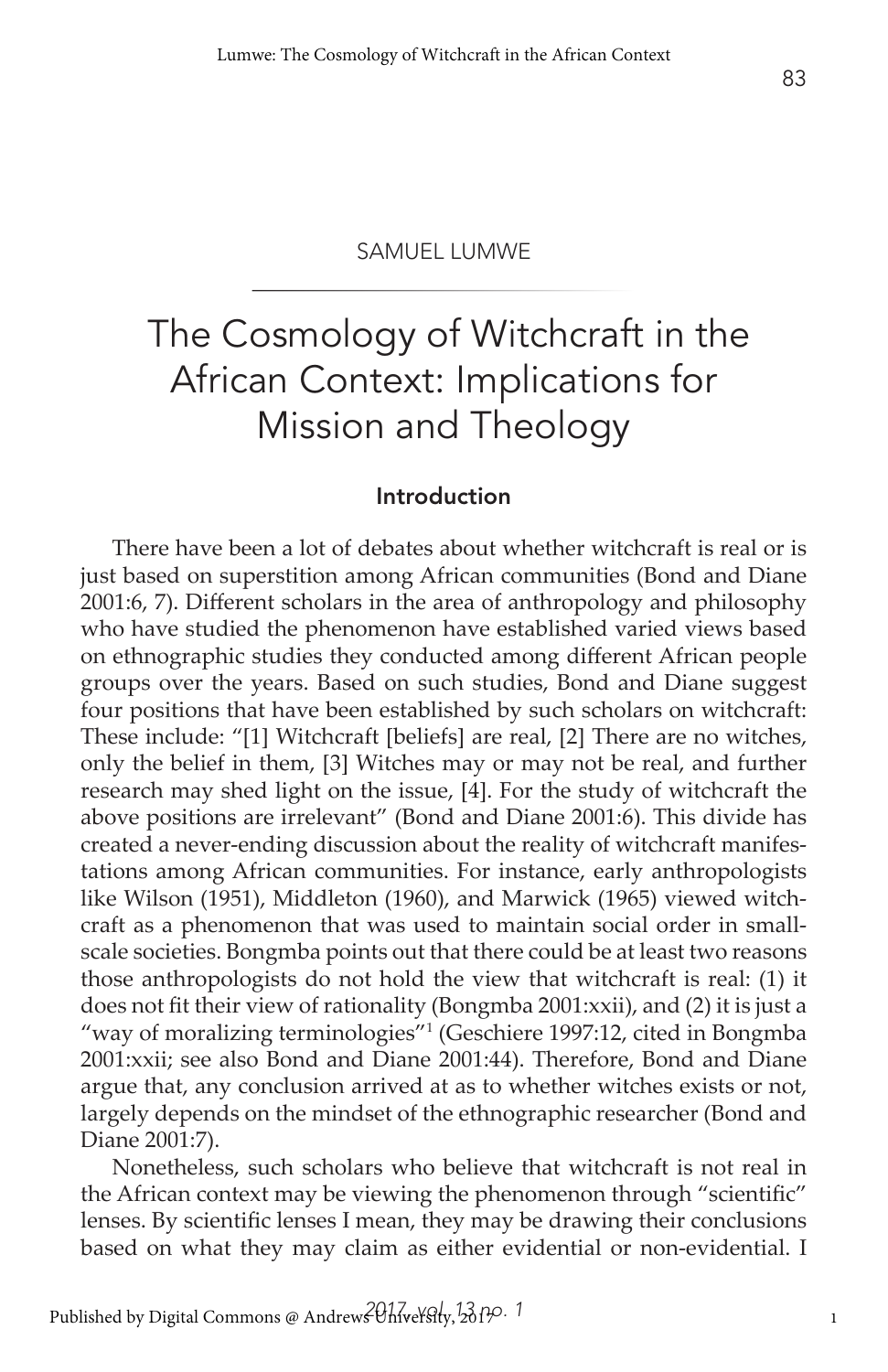84

cannot deny the fact that they may have good reasons for such claims because sometimes those who believe in witchcraft may go to the extent of claiming that even patients infected by the HIV/AIDS virus are bewitched. I still remember very well when one of my relatives contracted the HIV virus (allegedly transmitted from her husband) that led to her death. However, even after the death of her husband from the same disease, which could be viewed as proof of the virus, some still said that the cause of her death was because she was bewitched. To make matters worse, when she was ailing, I learned that she was taken to a witchdoctor for some traditional treatment by another close relative. I had to intervene and took her to the hospital for a diagnosis only for it to be confirmed that she was suffering from HIV/AIDS. This case study illustrates the fact that the belief in witchcraft often does not recognize scientific reality; hence, rendering some witchcraft accusations as a belief with no basis. On the other hand, the illustration shows how deeply the belief in witchcraft is rooted in the minds of most Africans, making it very easy for many to attribute every problem to the spirit world. Therefore, because sometimes the manifestation of witchcraft may not be able to be empirically verified, this allows some to argue that witchcraft is not real but just superstition. Based on this understanding Bond and Diane conclude that "witchcraft is about the manner in which people apprehend the world and the way in which they attempt to interpret and explain it" (2001:25). Even though each position raised by Bond and Diane may have some validity, nonetheless, it is not the purpose of this paper to discuss those positions; rather, I hold a presupposition that witchcraft among most African communities is a worldview issue.

#### Witchcraft as a Worldview Phenomenon

I have not conducted any empirical research on witchcraft *per say*. Nonetheless, as I review works of scholars who have examined African Traditional Religions and philosophy like Mbiti, Ayisi, Kirwen, Harries, and others, I constantly hear them state that witchcraft in the African traditional context is largely a worldview phenomenon (Ayisi 1979; Harries 2010:140; Kirwen 2005; Manala 2004:1503; Mbiti 1991). I join this line of thought based on their definition and examination of African religious and philosophical thought. For instance, Mbiti argues "the spiritual world of African peoples is very densely populated with spiritual beings, spirits, and the living-dead" (2011:75). Geoffrey Parrinder suggests that in the African cosmological view "everything in nature is living, or at least preliving, and there is no such thing as absolutely dead matter" (1969:47). In other words, in the African worldview there are a host of different spirits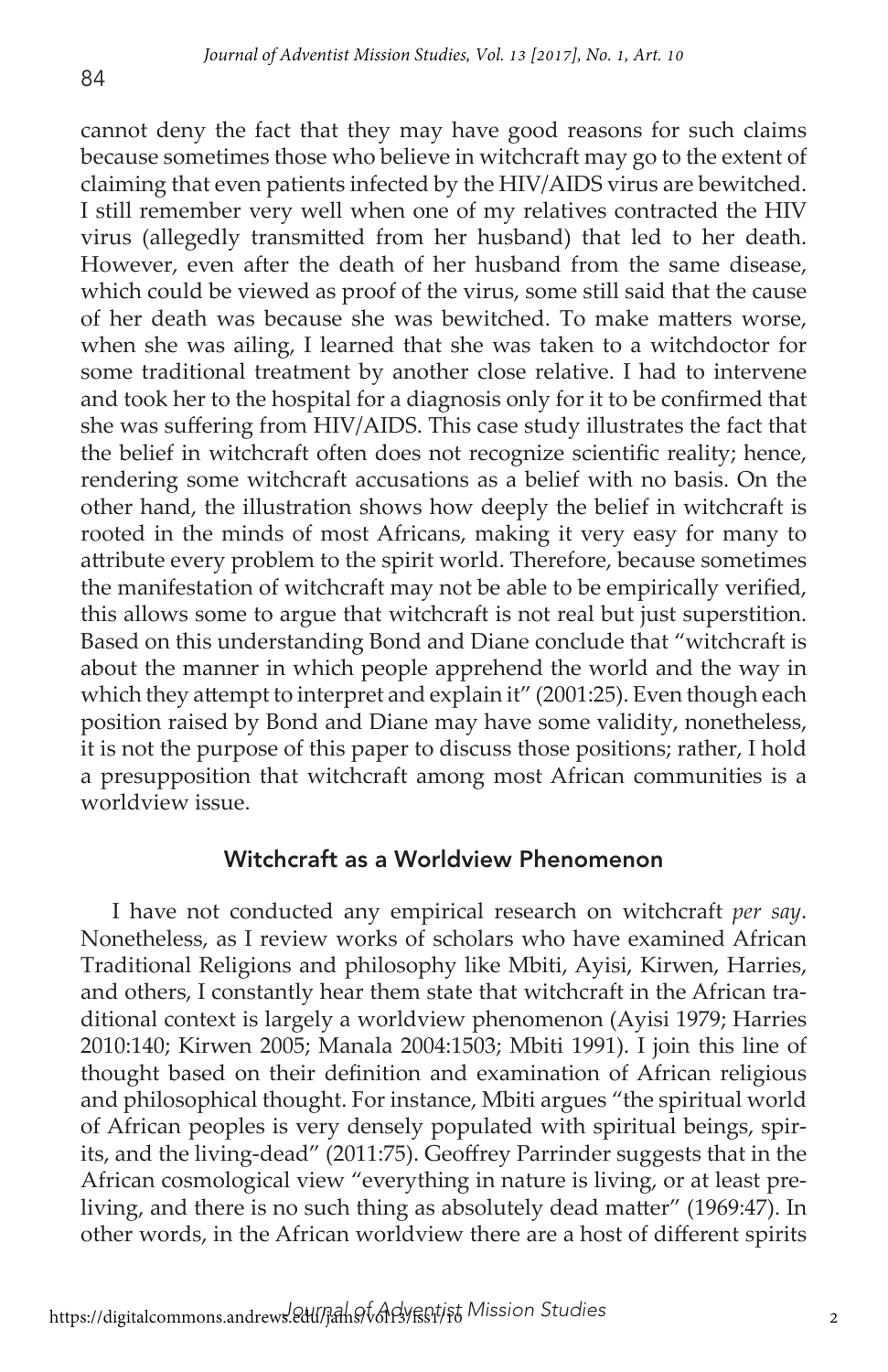that exist in the universe (Mbiti 1969:75–81; 2011:75). Most scholars agree that this spritual world is inseperable from the physical world of the living (Parrinder 1969:26). Hence, Mbiti further argues that the awareness of the spirit world "affects their [Africans] outlook and experiences in life for better and for worse" (1991:81). Therefore, in this regard the outward manifestation of African symbols and practices express the underlining assumptions of life. This is why scholars like Mwalwa make such a strong affirmation concerning this reality by stating, "I am convinced that witchcraft is NOT imaginary, nor unreal. It is still a strong force in Africa" (cited in Manala 2004:1503). In his concluding remarks, Mbiti affirms this fact by arguing that "belief in the function and dangers of bad magic, sorcery and witchcraft is deeply rooted in African life, and in spite of modern education and religions like Christianity and Islam it is very difficult to eradicate this belief" (1991:165).

Harries refers to this deeply held belief as the "DNA of life" among African people (2010:144), which gives some indication that the phenomenon is deeply embedded in the belief systems of African culture. Most Africans need no special orientation to believe that witchcraft exists, which means that witchcraft cannot be separated from the life of an African. This is evident by the fact that even though a significant percentage of the population of Africa has been exposed to Western scientific knowledge, witchcraft tendencies have remained a phenomenon among them even in urban settings (Drucker-Brown 1993:539; Behringer 2004:14; Donkor 2011:38; Kohnert 1996:1347; ter Haar 2007:10; Van Dyk 2001). Even today with the strong media and educational influence of secularism and modernity, the African commitment to belief in witchcraft has not been eroded. This is demonstrated over and over again in African society by how many Africans deal with sickness. When sickness does not respond to the scientific methods of treatment and when an illness persists, many resort to traditional methods. This led ter Haar to conclude that "it is notoriously difficult to change people's beliefs, particularly when they are as deeply entrenched culturally as is the case with witchcraft beliefs in Africa" (2007:9, 67, 68). This deeply embedded worldview phenomenon is something that media, education, and even governmental legislation have not been able to eradicate in Africa.

One may ask, Why has the influence of modernity and the Christian faith not addressed this phenomenon adequately? Behringer suggests that one of the reasons may be that in the contacts by early missionaries and colonialists there was very little attempt to understand the African's culture and practices (see Behringer 2004:26–46; ter Haar 2007:10, 16). Instead of addressing the underlying worldview assumptions and values that were in direct opposition with the Bible, they labeled everything as pagan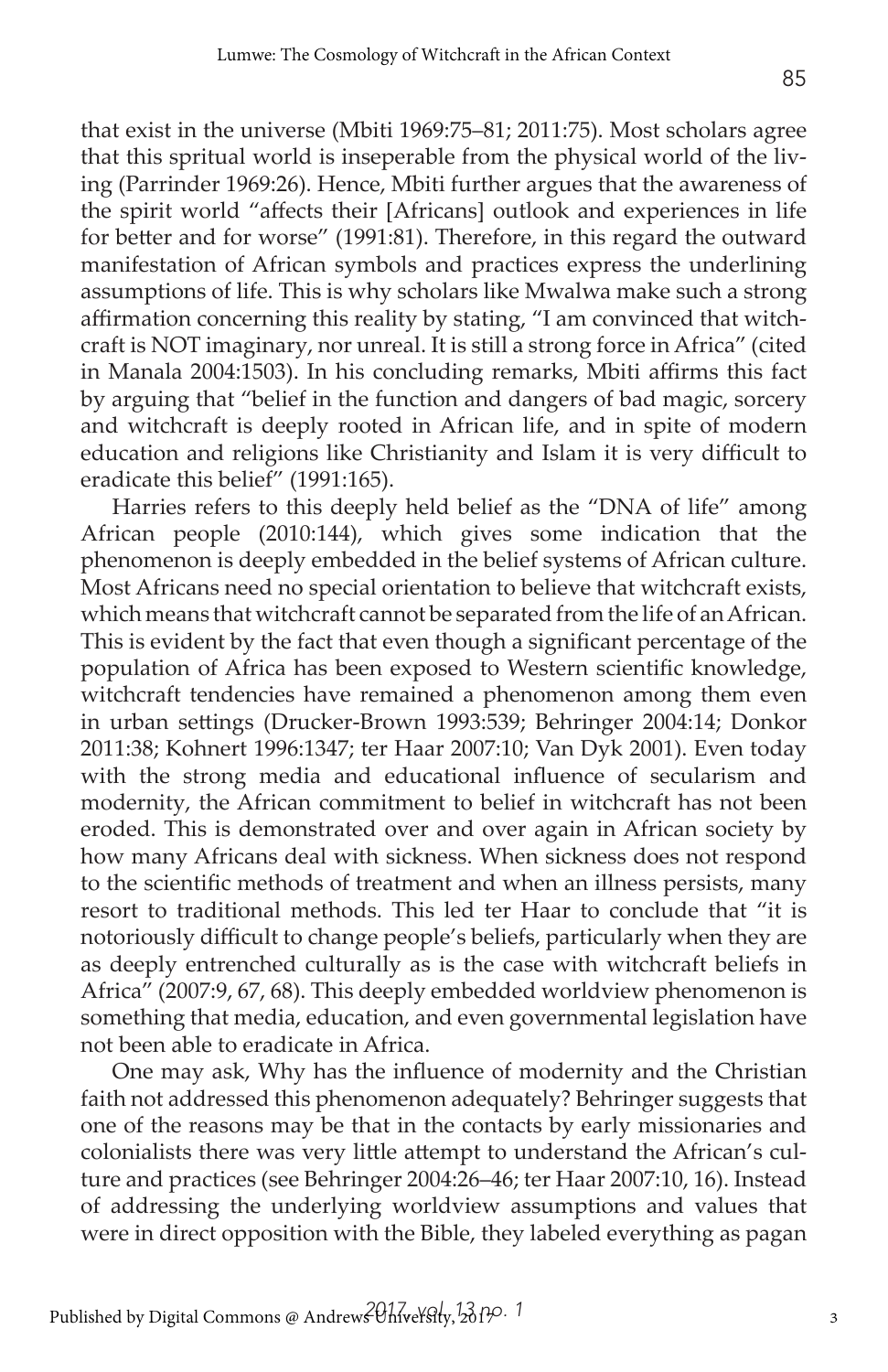and forbade the practices without giving the people a biblical functional substitute. This resulted in many of the forbidden activities going underground and being practiced in secret. The missionaries used what Hiebert refers to "under contextualization"2 (Hiebert 1985:171) that allowed the continuity of witchcraft tendencies. Whenever there is a lack of a careful contextualization process in the presentation of the gospel, traditional beliefs and practices such as those connected with witchcraft often remain embedded in the people's worldview.

Witchcraft beliefs are grounded in the concept of causation, which remains a guiding principle among Africans in explaining why misfortunes happen. This principle suggests that all misfortunes are caused by some unseen power. Most African groups have expressions alluding to such beliefs. For instance, the Swahili people of the Kenyan coast may exclaim when someone becomes sick, "*kuna mkono wa mtu hapa*" (there is someone's hand behind this) (Mitchell 1977:68; see also Behringer 2004:14; Healey and Sybertz 1996:291, 291; Kirwen 2005:220; Manala 2004:1498; Mbiti 1991:117, 165, 166; Opuku 2002:78, 79). This saying indicates that someone with ill motive has decided to harm another person. Therefore, according to the African mindset, any misfortune or sickness is viewed as being caused either by ancestral spirits, bad magic, sorcery, or witchcraft (Magesa 1997:69, 183; Donkor 2011:69; Manala 2004:1499, 1500). This highly emotive issue is the source of a lot of enmity even among family members.

Those sicknesses caused by witches and sorcerers are regarded as severe and life threatening (Moila 2002:23), consequentially witchcraft is viewed as "the greatest wrong or destructiveness" (Magesa 1997:69; also see Maimela 1985:68) in the African traditional religious context. "It is a life-threatening evil" (Manala 2004:1501), therefore witches are the most dangerous and feared individuals in any African community (Mbiti 1991:168). Nonetheless, Mbiti further argues that such a fear could be viewed in a positive way because it is used to stabilize "relationship among relatives, neighbours, and members of the community" (168), hence enhancing harmonious living. Witchcraft is also regarded as a vice, which has no connection with African Traditional Religion (19). However, witches have suffered from brutal killings in order to eliminate them from society. Governments have responded by passing laws categorizing witchcraft activities as a crime in order to save witches from extra judicial killings (Geschiere 2006:221–223). Ghana has also established witch refugee camps to rescue those who have been accused of witchcraft.

#### Sources of Witchcraft Powers

This deep-seated belief in witchcraft in the African traditional context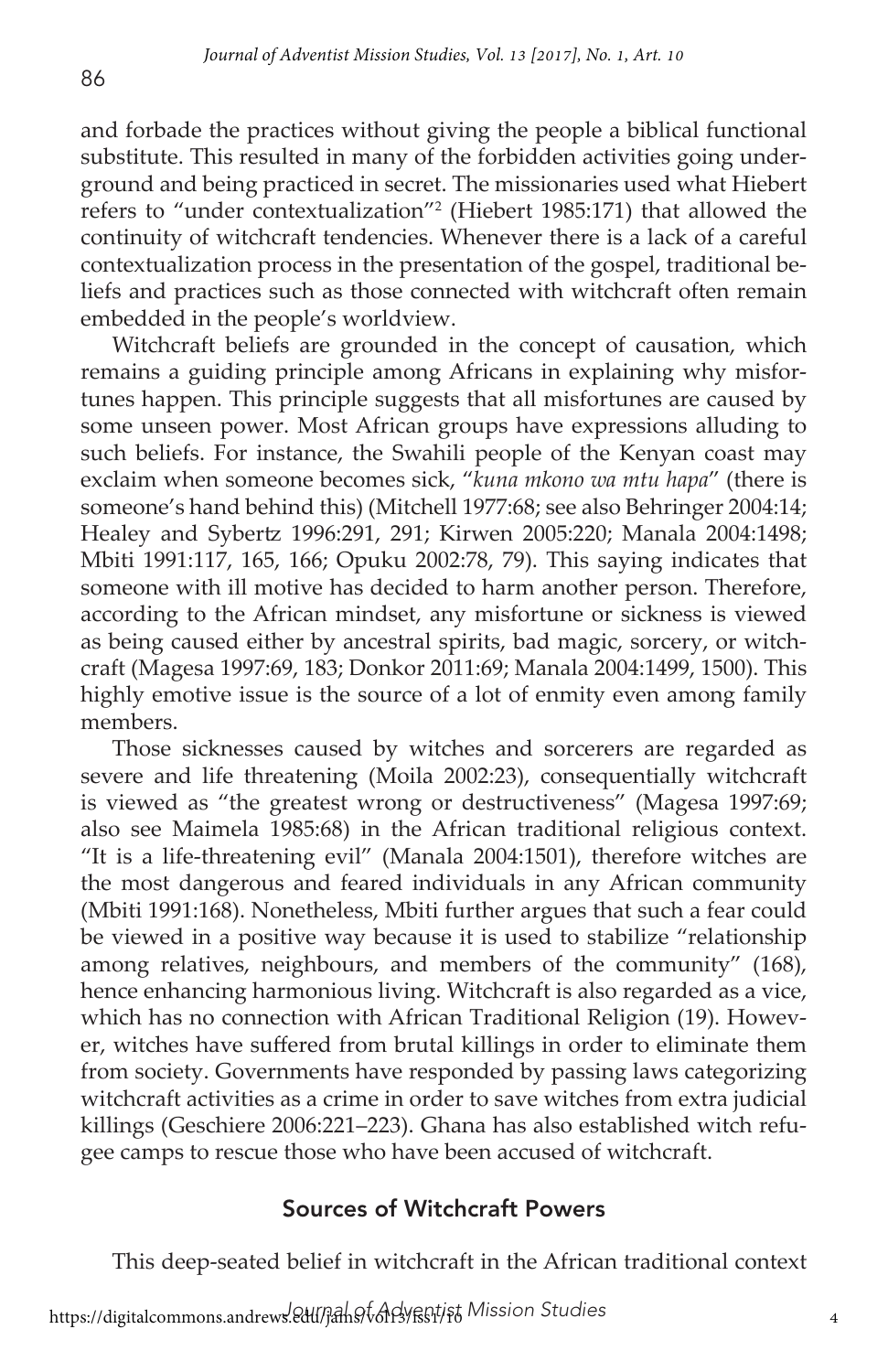resides in what Mbiti calls the "mystical order" (1991:41) as rendered in his categorization of African understanding of order and power in the universe.<sup>3</sup> He further feels this mystical order governs the universe because it is connected to God's power; therefore, it is viewed as a mystical power from God because "it is hidden and mysterious" at the same time (42; Magesa 1997:181). It is believed to be a power that resides in the spirit world "available for use by anyone who knows how to tap it" (Fuller 2001:80). Nonetheless, only a few people in society may have "skills on how to tap, control and use these forces. . . . These mystical forces of the universe are neither evil nor good in themselves, they are just like other natural things at man's disposal" (Mbiti 1991:166) and can be used to help or harm other people. Those who use these powers to help others are known as witchdoctors; whereas those who use the powers to harm people are witches. The work of the witchdoctor is to counteract the harm caused by witchcraft (Miller 2012:2).

Unlike sorcerers who use materials and other paraphernalia to harm, a witch "is believed to have an inherent power to harm other people" (Mitchell 1977:67). It is believed that witches, by using magical power, have the capacity to operate in different forms such as animals, birds, or reptiles, and can hide themselves from people by taking on these other forms (Magesa 1997:185; Behringer 2004:13). The powers they employ enable them to operate in the spirit realm, and whereas sorcery is exercised when a sorcerer is in his or her conscious mind, witches expedite witchcraft unconsciously (Bellamy 2004:11).

These magical powers and witchcraft practices can be acquired in various ways: by voluntarily joining a witch society, by inheriting the powers from a family member, by buying the power from a witch, or as an innate ability (Mitchell 1977:67, 68; see also Fuller 2001:88; Kirwen 2005:228; Magesa 1997:184, 185; Manala 2004:1492). Some of the reasons witchcraft is directed at a person include jealousy, envy, and enmity (Harries 2010:142, 143). It is easy to see why witches are the most feared individuals in a community.

#### Traditional Context of *Mijikenda*<sup>4</sup>

Because witchcraft is viewed as an ontological reality, different African traditions use different magic to protect themselves from the evil powers exercised through witchcraft (Parrinder 1969:64, 65). In view of this, Manala argues that "in traditional Africa an unprotected homestead is referred to as the playing ground for witches and its occupants are in danger of becoming easy targets of witches" (2004:1502). He tries to pass a notion that, according to the African mindset, witchcraft is so real that no one is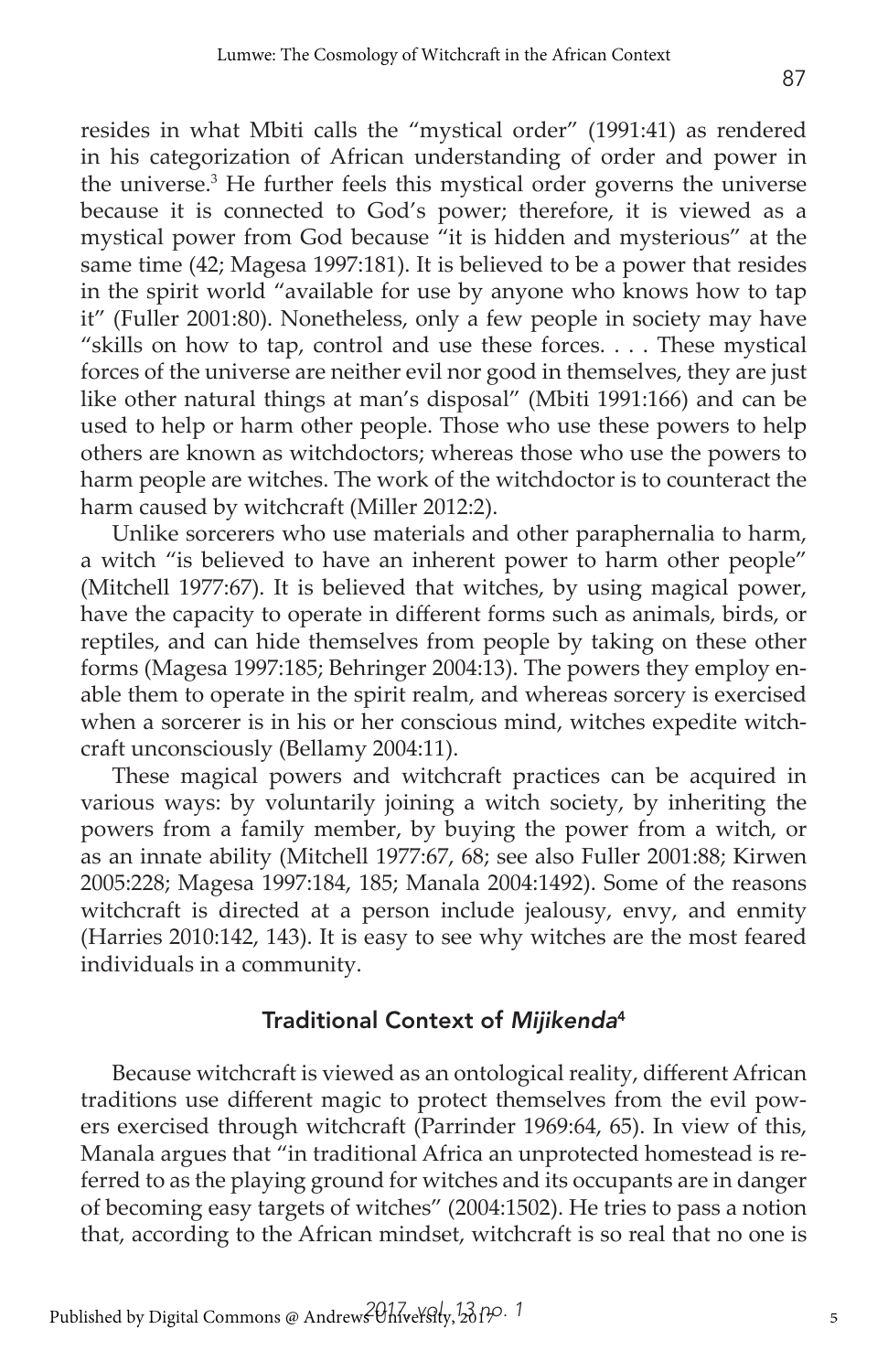ready to take a chance of not taking necessary precautions for the protection of him/herself and the family.

For instance, the *Mijikenda* (the people group I belong to that is found along the Kenyan coast) use a protective charm called *fingo*. *Fingo* is made from medicinal herbs and dry powered roots of trees that are then placed in a sacred pot. The pot may be buried at the center or in one corner of a homestead. The main purpose is to protect the homestead and the family members from evil men. This custom grew out of the practice of early *Mijikenda* settlers who lived in dense forests. They put fingo at the center of the homestead to protect the people against invaders. They believed that the charm made the settlement invisible to the invading enemy or could also counteract any magical powers used against them or create confusion among anyone attacking them. They further believed that the powers of the fingo could cause the invaders to expose their intensions by causing some form of insanity (field notes taken during my ethnographic study among the Digo people in 2009).

During the ethnographic study among the Digo people, I discovered that in times of community need, such as sickness and drought, the village elders used to visit the fingo with the diviner to seek spiritual advice from their ancestors. The ancestors would reveal the cause of the problem and what should be done to remove it. For the community to be healed from the calamity, the village elders would then organize a community prayer ceremony called *tambiko*. The reason for all these rituals was because of their cosmological understanding that the ancestral spirits have a direct influence on the daily affairs of the living (Parrinder 1962:23). Hence, the community members would call upon the ancestors to protect them from evil men and evil powers. To illustrate this point I will share some experiences that happened to me and some of my family members.

#### Case Study #1

In 2007 I lost my father-in-law through an accident. He was carrying out his normal duty of repairing the roof of a house when he fell and broke his neck. While my two brothers-in-laws were going home for the funeral service, one of them got upset by his young brother who asked him, "Now that dad is dead, who will be next?" He then pointed to his elder brother, "you will be the next, so prepare." Upon hearing that, the elder brother was very angry and he started fighting with his younger brother. He told me that he knew who killed his dad—his younger brother. It had been reported that one time his younger brother was witnessed to have been involved in a ritual of eating human flesh that was offered as a rain sacrifice. Therefore, he was viewed as one of the members of the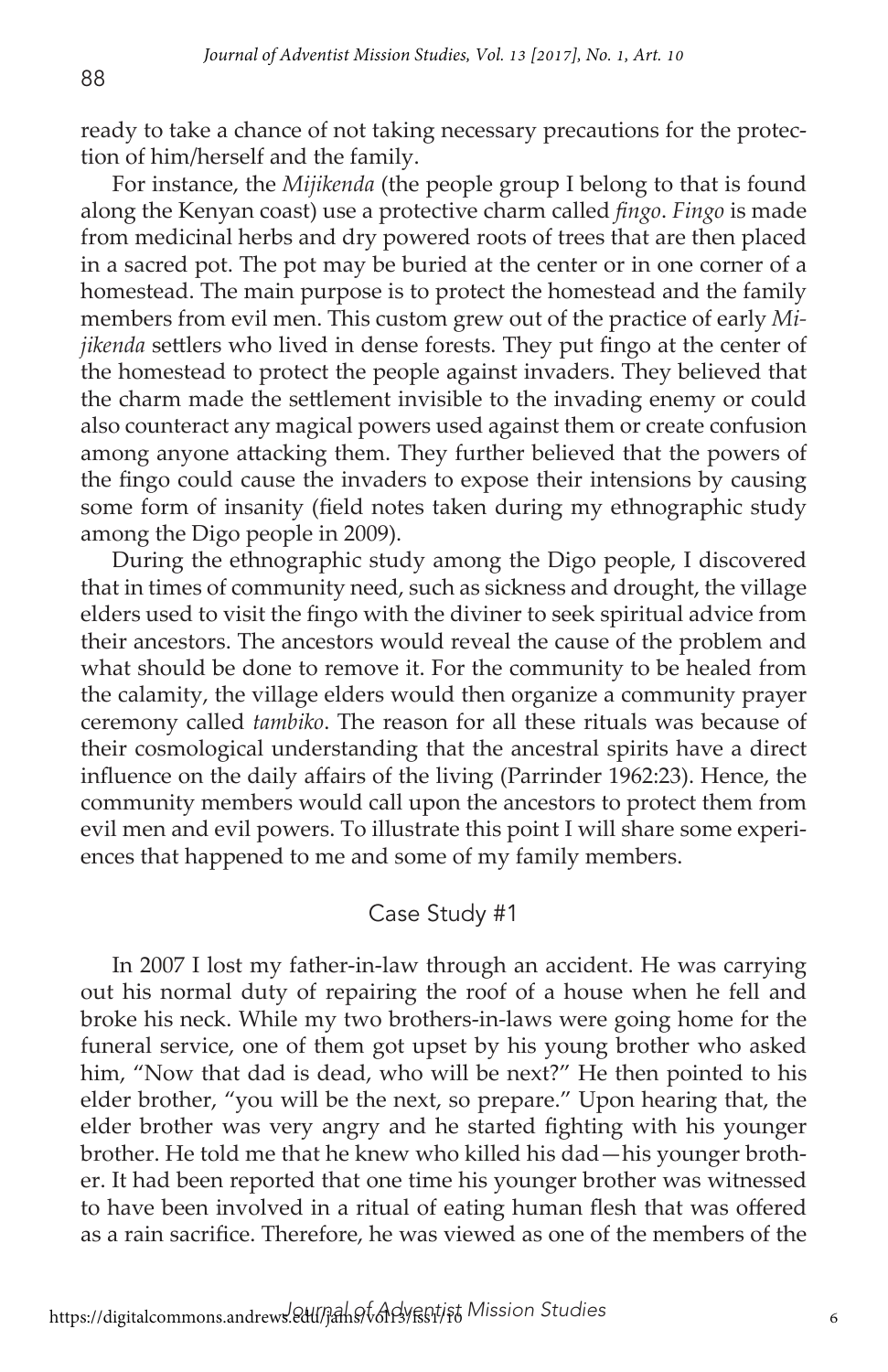local witches club. A requirement of the club was that each member had to offer a relative as a sacrifice. It was believed that he offered his father to the club, but because he was very old they did not like his meat because it was very tough so they were now demanding another person. The young brother was very aware about this when he asked his brother, "Who will be next?" At the time my brother-in-law was telling me this story (2016), we had lost his younger brother a few years earlier in a mysterious way. He died in 2008, the year after the death of their father. He had not suffered any sickness. I remember that evening when we got the news that my brother-in-law was dead. We went to his house and found him dead in his chair. The medical report indicated that he had died of suffocation. His elder brother strongly believed that the club of witches offered him as a sacrifice. Because of the family's belief concerning causation, before the body was taken to the graveyard, I witnessed them taking the body into his house first, which is not normal. Then after about 30 minutes, they came out and proceeded to the grave. Magesa alludes to the fact that the practice of feasting on the flesh of a relative is normal among witches (1997:185). He argues, "A general condition of 'graduation' into a witchcraft sorority or fraternity (coven) is to kill and eat the flesh of a close relation (185)." This is another reason why witches are ostracized and pushed out of family relationships. Then last year (2016) when I was interacting with my brother-in-law I came to learn that when they took the body into the house they had poisoned the entire body so that the witch club members would not be able to eat his flesh. My brother-in-law also mentioned that the chairman of the witch club had died just a week prior to our meeting. That death was received with a lot of jubilation in the community for he was well known as a witch.

## Case Study #2

I vividly remember how in 1986 I was very sick for two weeks. I was bed ridden with a lot of pain throughout my entire body. When I tried to take any medication or pain killers I would immediately throw it back up. All the tests were negative. I wondered what this could be. After two weeks, the sickness disappeared and I regained my health and strength without taking medication. This seemed like a miracle to me. Time passed, then one day as my elder brother and I were chatting he made a statement which shocked me. He claimed that one of our distant grandmothers told him that I had a lot of blood. I asked myself, how could this grandmother know anything about my blood, since I never had any close relationship with her? One thing I knew about her was that she had been accused of being a witch. I then quickly connected my sickness with that statement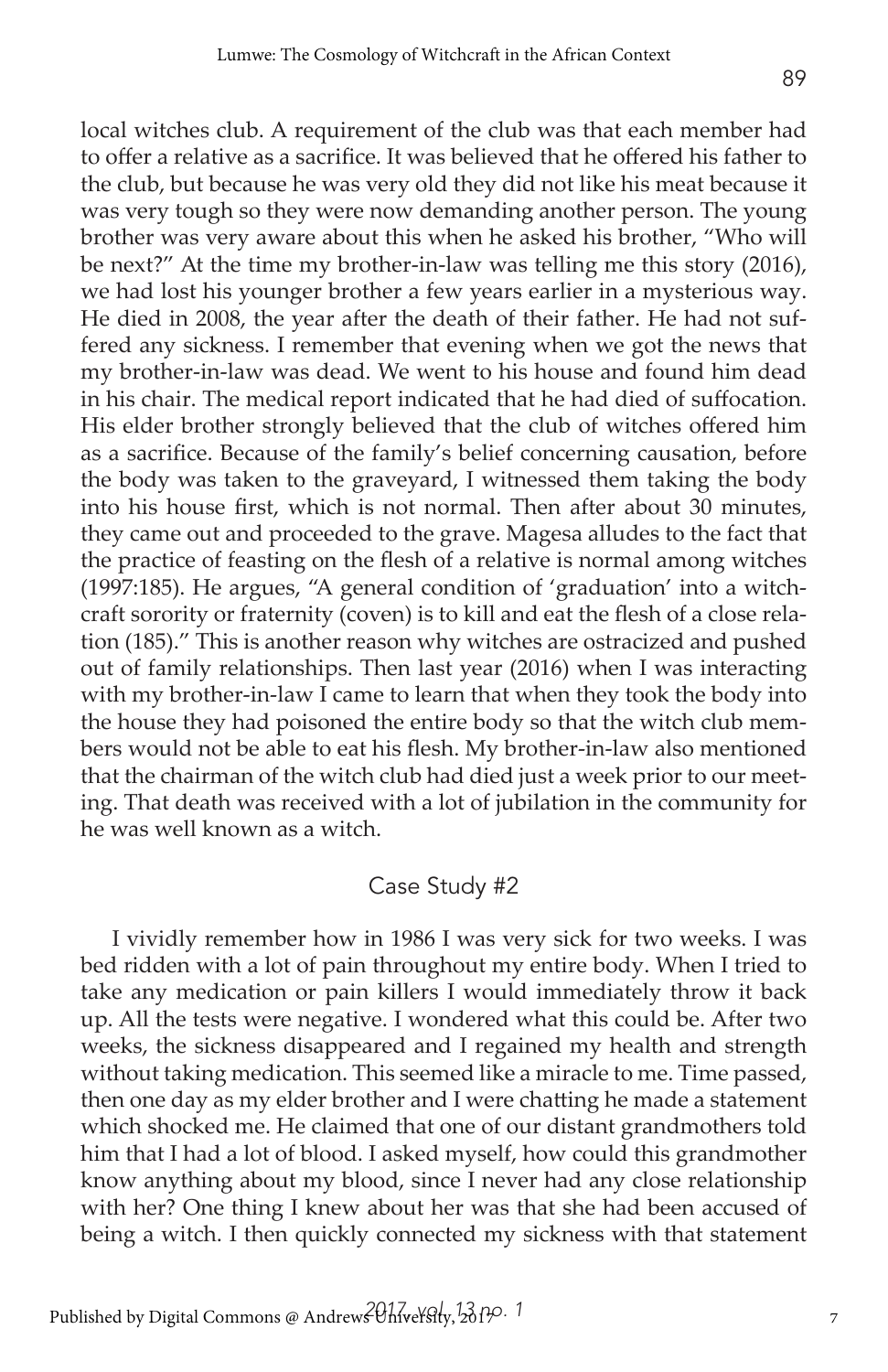that she was interested in my blood and that she was an accused witch. This knowledge led me to conclude that she may have tried to bewitch me. In this case, there was a possibility that she sent a *Jinn* (an Arabic word for a spirit) to come and kill me. It is believed that when someone sends *Jinn*, they come at night and suck your blood until you die. I believe that that evil power sent to me could not take my life because of the indwelling power of Jesus Christ in me.

#### Case Study #3

Safari is a witchdoctor who meets between five to six clients each week. He mainly specialized in helping people overcome misfortunes (the Swahili term is *visirani* or *mikosi*) and clients who are disturbed by night runners (*wanga*). Concerning misfortunes, clients complain to him how they have lost many opportunities in life because of the perceived effects of witchcraft (*kurogwa*). Most people among the *Mijikenda* allude to failures in life as being caused by someone. They believe that someone may be jealous of their life, so they want to pull them down. Some of the indicators of *visirani* are a lack of employment, barrenness, miscarriage, or low performance in academic pursuits. Failure or poor grades in school may happen even to someone who may have a high qualification in their academics, but because of the perceived powers of witchcraft, they fail. Hence, those who visit witchdoctors like Safari do it with a belief that they will be treated and protected from any witchcraft power (Hearley and Sybertz 1996:292).

#### Witchcraft Worldview Values and Their Implications for Mission

Even though Christianity and Islam have experienced rapid growth in sub-Saharan Africa, many of those joining those religions continue to battle with tendencies towards dual allegiance.<sup>5</sup> In other words, even though 70% of the population in the sub-Saharan region belongs to Christianity and Islam, witchcraft beliefs and practices are not disappearing. As alluded to earlier, this may be largely due to the African worldview concerning the spirit world. According to Hiebert worldview is "the basic assumptions about reality which lie behind the beliefs and behavior of a culture" (1985:45). Such assumptions are part of the DNA of a culture, which may be practiced "consciously or subconsciously" (James Sire 2004:17, cited in Terry and Payne 2013:159), hence, they are "largely implicit" (Hiebert 1985:85). Hiebert further brings to mind three types of assumptions: Cognitive assumptions relating to beliefs, affective assumptions relating to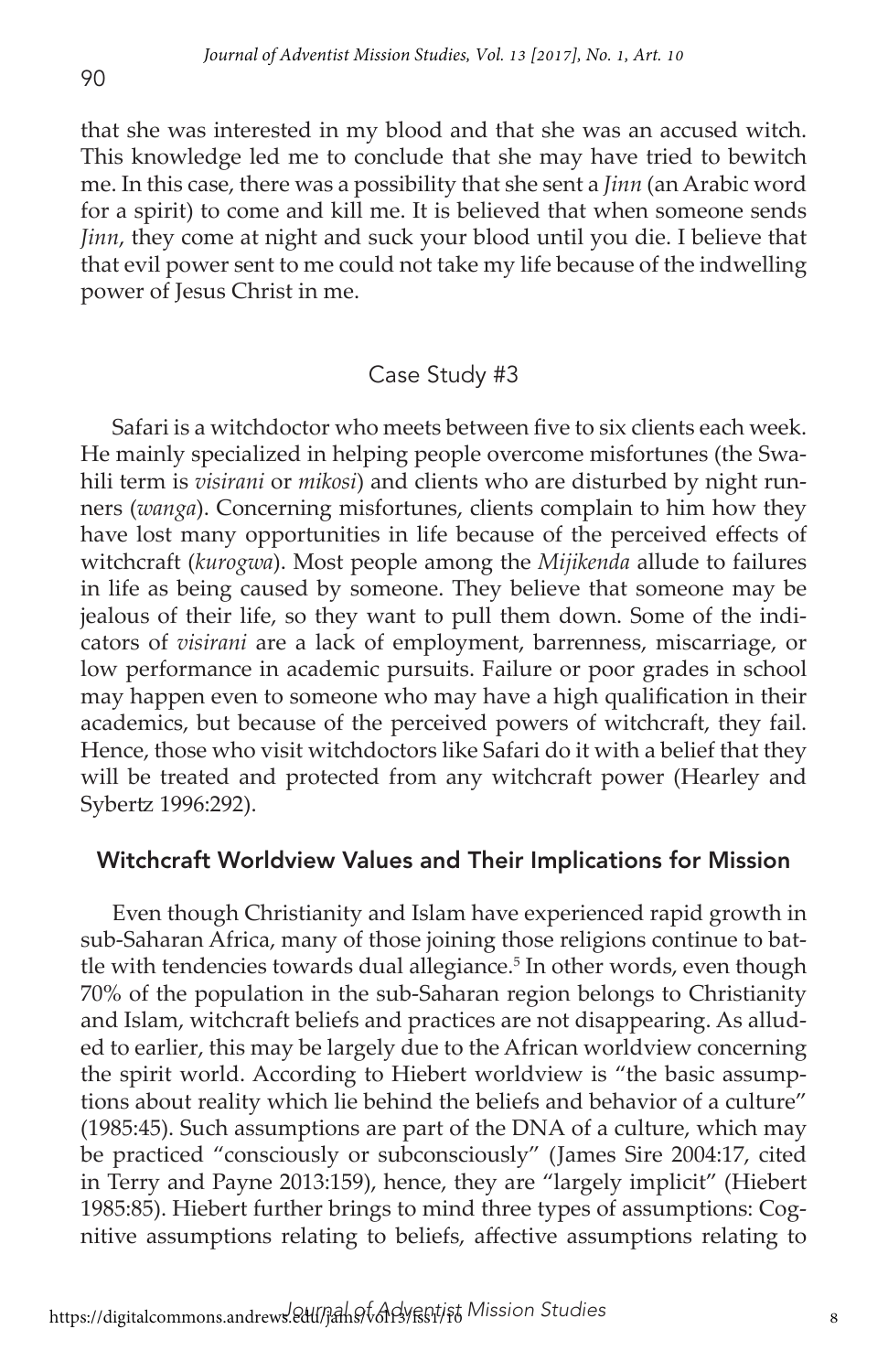feelings, and evaluative assumptions relating to values (43; 2009:77). It is the cognitive assumptions which "shape the mental categories people use for thinking" (1985:46). These mental categories are the ones that help an individual filter and interpret any experience based on how he/she relates with the world. Hence, when new converts find themselves facing a unique problem, they may quickly interpret the situation through their cognitive categories on how they define reality.

How does worldview affect mission then? In most cases Adventist missionaries and local pastors have rushed to introduce their doctrinal teachings without understanding some of the people groups' worldview, values, and assumptions. Some missionaries went to the extent of demonizing indigenous traditional practices and discarding them completely without providing biblical functional substitutes. Although this may have been viewed as needed on the part of the missionary to protect the teachings, nonetheless, this led the new believers to engage in syncretistic practices, that is, they mixed the new truth acquired from the missionary with traditional practices that were at odds with their newly acquired teachings (Parshall 2003:49). Bill Musk, while commenting about Islam, argues that such tendencies among new converts to a new religion are nurtured by the fact that official Islam "has few resources for dealing with the everyday concerns and nightly dreads of ordinary Muslims" (2003:215, 216). Witchcraft generates fear and uncertainty among African communities to the extent that when an unresolvable misfortune or sickness hits a person or family they may revert to traditional methods. Case Study #1 and #3 above demonstrate the existence of this phenomenon. As a result, the spiritual foundation of many Christians are shaken leading to compromise and syncretism.

#### Missiological Reflections and Recommendations

The main purpose of Christian mission is to share the gospel truth for the salvation of humanity. The gospel message is intended to address sinful tendencies and bring restoration to believers. Therefore, anyone who presents the gospel needs to understand that for mission to be effective the gospel message must also address the heart-felt needs of a people. This requires cultural sensitivity. Why should the Christian witness bother to present the gospel in the cultural context of the listener? Because a people's culture<sup>6</sup> is defined by their worldview and they can only relate to a new concept in the context of their perceived cultural realities. "To minister in another culture, one must enter the culture" (Grunlan and Marvin 1988:22). By entering the culture, Christian witnesses must not only seek to understand the culture but also become one with the community as far

91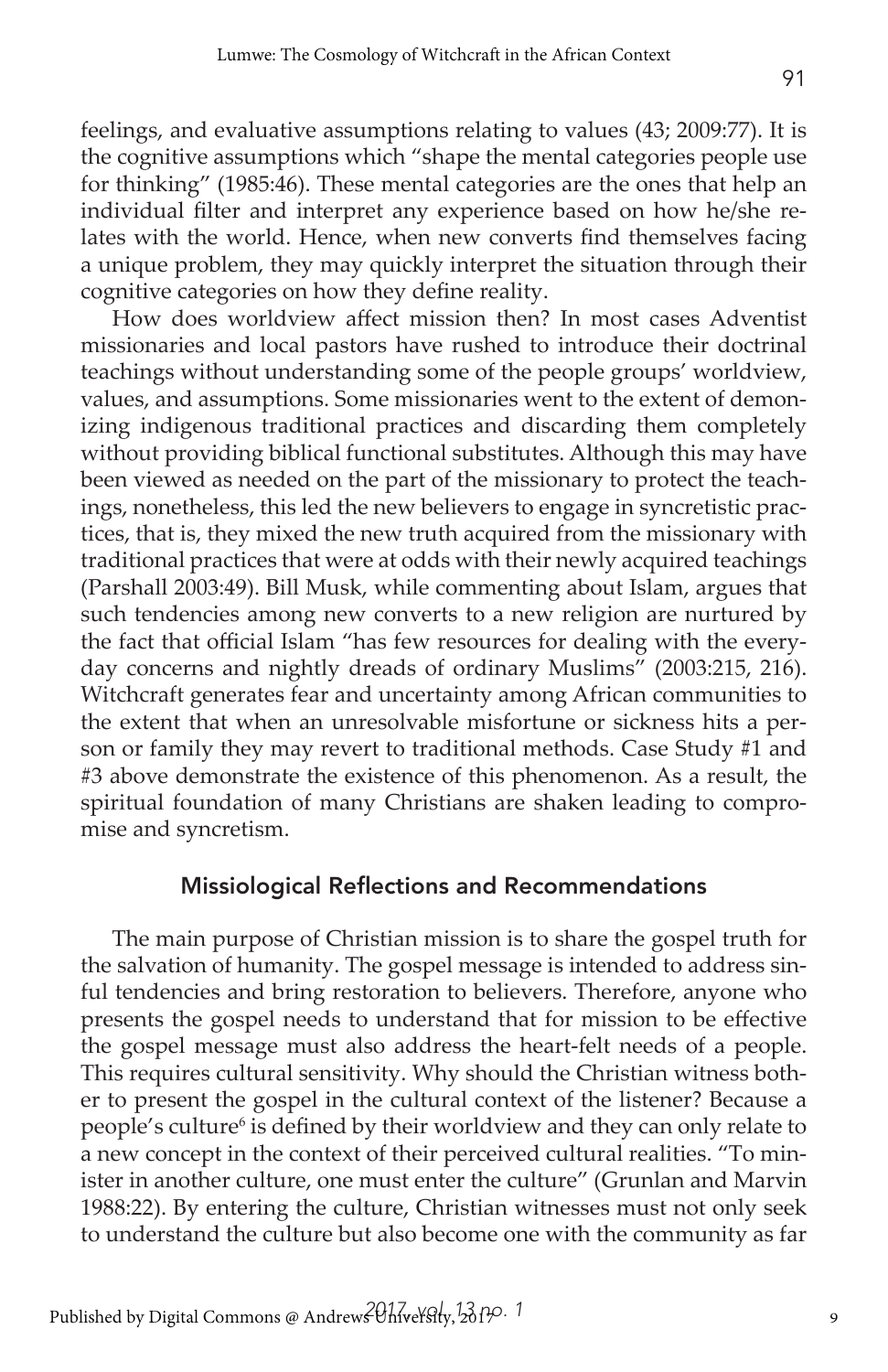as possible. This will help them contextualize the message to adequately address the cultural and worldview issues.

Culture operates at two levels: surface and hidden (Kraft 1996:20). The surface level consists of visible behaviors while the hidden level involves the values and assumptions of a people. Surface level manifestations may include things like rituals, music, drama, and dance—each performed with a specific purpose to express joy, sadness, or fear of the spirit (Hiebert 1985:172). Most of these ritualistic activities act as a bridge between the physical and the spiritual world (176–77). It is important to note that each cultural expression is driven by a particular objective meant to respond to a cognitive category. For instance, Africans perform different rituals in order to appease their ancestral spirits as they seek protection from evil people and evil spirits. The underlining objective of such rituals is to create harmony between people, the spirit world, and God.

Cultural expressions are outward manifestations of the schema, that is, the cognitive conceptualization of thoughts and patterns of a culture (Douglas 1966:1–3; Hiebert 2009:94). Hiebert views culture as having "three dimensions: cognitive, affective and evaluative" (1985:30–35; 2009:150–153). These three dimensions form the bedrock of any given culture. The cognitive dimension deals with a shared belief system. People in a given culture will act in a particular manner because they possess uniform cognitive perceptions of their universe. These perceptions exist in different categories that correlate with each other. Such categories may include but are not limited to: the invisible and the visible, the physical and the spiritual, the profane and sacred, the form and formlessness (Douglas 1966:95–99). Douglas elucidates this reality between the physical and spiritual category by arguing that

the spiritual powers which human action can unleash can roughly be divided into two classes—internal and external. The first reside within the psyche of the agent—such as evil eye, witchcraft, gifts of vision or prophecy. The second are external symbols on which the agent must consciously work: spells, blessings, curses, charms and formulas and invocations. These powers require actions by which spiritual power is discharged. (99)

Therefore, it is important that both missiological and theological tools and approaches be employed to address the challenges a people group faces when they are becoming followers of Jesus Christ. Hiebert suggests that in doing mission among a people group that "we need to understand the people and their thinking to translate the gospel into their thought patterns, we need also to understand the scriptures within their cultural context, so that we can translate them into the local culture without losing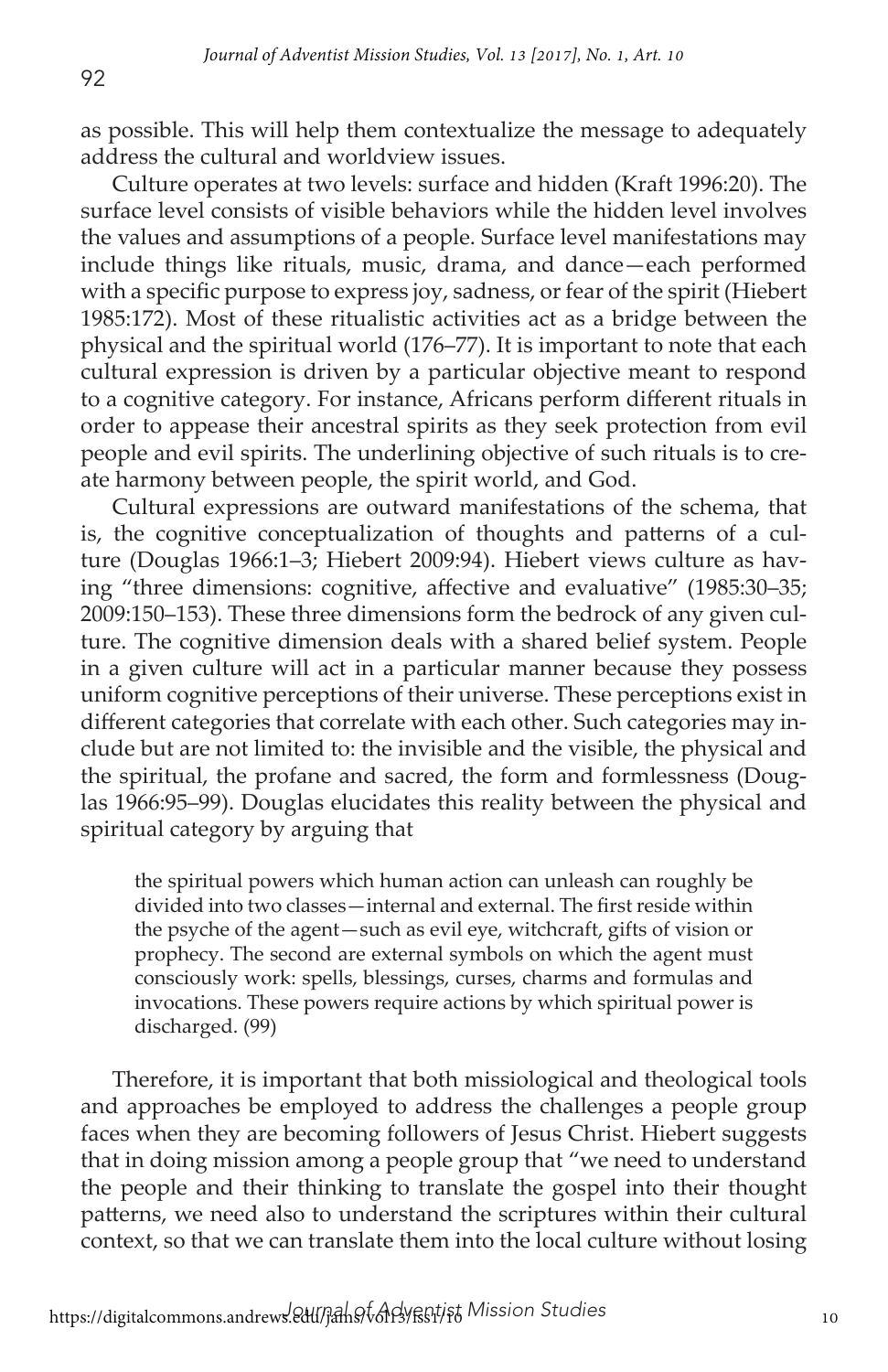The belief in witchcraft causes fear and uncertainty among many Africans. This is a predicament that has widespread implications for the Christian faith. I have witnessed the results of such fear among my own extended family members like the one shared in case study #1, most of whom are Christians. Some of my family members felt comfortable installing a fingo in their homestead in order to protect their home. Outsiders may wonder why an African should be concerned about witchcraft after coming to faith in Jesus Christ. Christians using traditional means for protection is a result of not clearly teaching what the Bible has to say about evil spiritual powers. The problem is not about a basic knowledge of Jesus, but rather the lack of biblical teaching on how a Christian is protected by God in the face of witchcraft attacks.

#### Theological Reflection and Recommendations

To address the challenge of witchcraft in Africa, deliberate efforts must be taken to address the African worldview assumptions in the area of mystical spiritual forces. Witchcraft powers are real, so to counteract this reality, followers of Jesus need to know and to see demonstrated that Jesus Christ is more powerful than any spirit or power. They need to know that Jesus Christ has powers to subdue any and all powers of darkness. Two possible approaches could be used in addressing witchcraft fears—better biblical teaching on witchcraft issues and better teaching on the part faith and prayer in the name of Jesus play.

#### Better Biblical Teaching

In order for Adventist theology to be relevant to an African believer, it must address the cultural challenges such as witchcraft. It is not enough to just share the 28 fundamental beliefs of Adventism. Cultural applications must be made that answer the fears and concerns of Africans. Believers need to know that witchcraft falls in the domain of evil powers, which are propagated by the devil. Nonetheless, there should be awareness that the powers of darkness have been defeated by the power of God in the name of Jesus. Only when the biblical message responds to the fears in such a powerful way that African believers know that "the spirit who lives in you is greater than the spirit who lives in the world" (1 John 4:4 NLT) will believers be able to reject the traditional ways of seeking protection. Africans need to understand the power that is available to them in the name of Jesus. They need to better understand what it means to have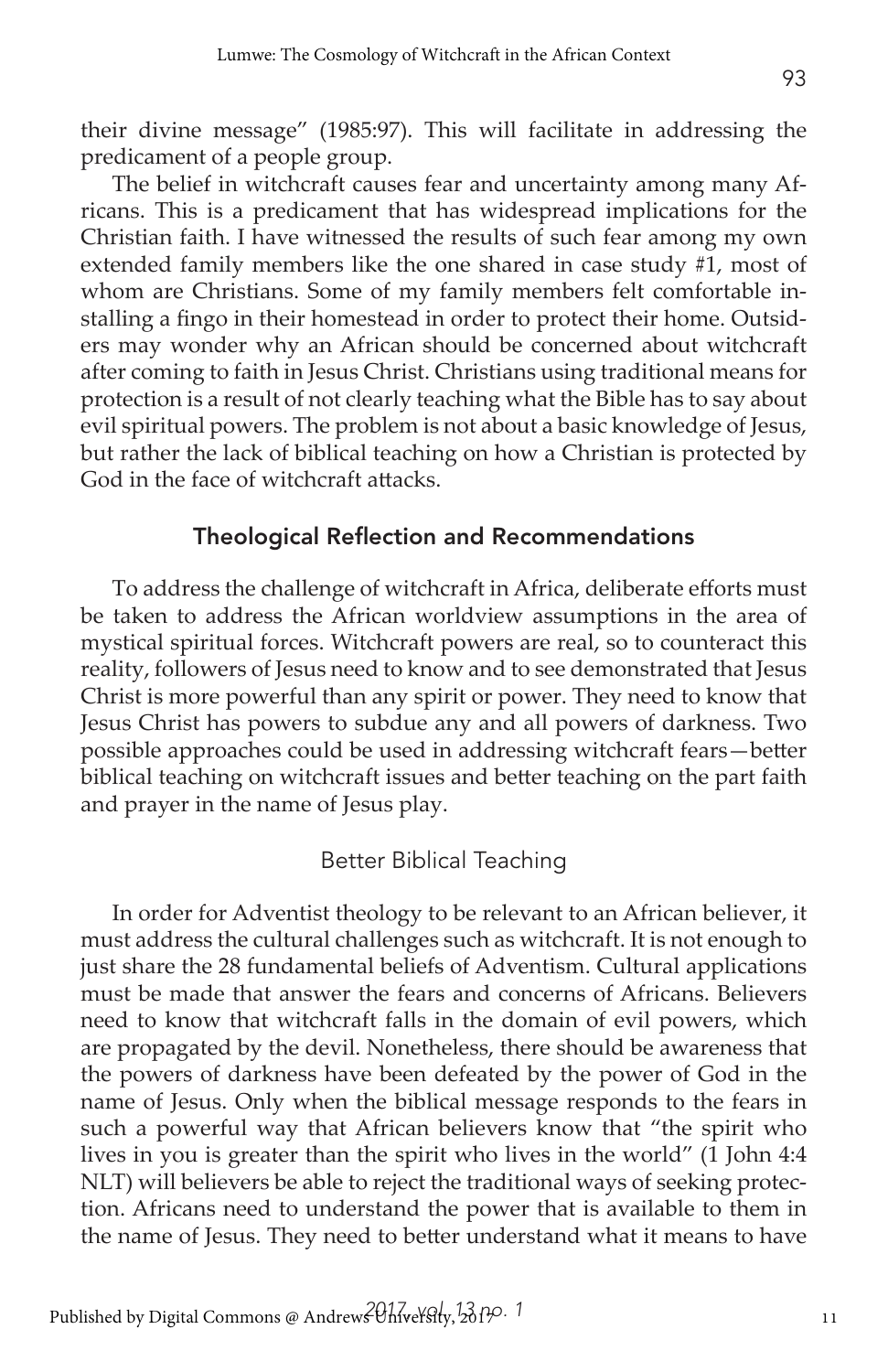God's angels surrounding them and protecting them (Ps 34:7). Then need to understand that "a guardian angel is appointed to every follower of Christ. These heavenly watchers shield the righteous from the power of the wicket one" (White 1950:512, 513).

#### Better Teaching on Faith and Prayer

Adventists have traditionally avoided talking about evil spirits and deliverance and have done little to instruct its members how to deal biblically with evil spiritual powers. Grounding in the Word of God is the first step, but believers also need to understand the importance of faith that God can protect. Africans need to understand that "those who follow Christ are ever under His watch care. Angels that excel in strength are sent from heaven to protect them. The wicked one cannot break through the guard God has stationed about His people" (White 1950:517).

Faith and prayer are ingredients that allow God's people to stand firm against the attacks of the devil. However, when God's people compromise, when they revert back to the traditional means of protection from witchcraft powers, they lose God's protection.

Satan is well aware that the weakest soul who abides in Christ is more than a match for the hosts of darkness, and that, should he reveal himself openly, he would be met and resisted. Therefore, he seeks to draw away the soldiers of the cross from their strong fortification, while he lies in ambush with his forces, ready to destroy all who venture upon his ground. Only in humble reliance upon God, and obedience to all His commandments, can we be secure. (White 1950:530)

**Notes**<br><sup>1</sup> According to Geschiere, "moralizing terminology [is] an unequivocal opposition between good and evil, even when the local terminology hardly lends itself to this" (1997:12, cited in Bongmba 2001, xxii). <sup>2</sup>

Hiebert (1985:184–190) established four levels of contextualization: 1. Poor contextualization, which is the mixing of the old cultural beliefs and practices with the new. This results to a blend of practices that may lead to syncretic beliefs and practices. 2. Over contextualization, which is the acceptance of the all beliefs and practices regardless their compatibility to the new faith? This equally may result to syncretism. 3. Under contextualization, which is the denial of the old beliefs and practices to the expense of the new. In this regard, some of the old positive beliefs and practices that could have been used to build bridges of understanding are disregarded and equally demonized. 4. Critical contextualization. According to Hiebert, this involves a careful process of analyzing of each old belief and practice in relation to the gospel message. In the finale analysis, those old cultural tendencies that are in direct opposition with the Bible are rejected and possibly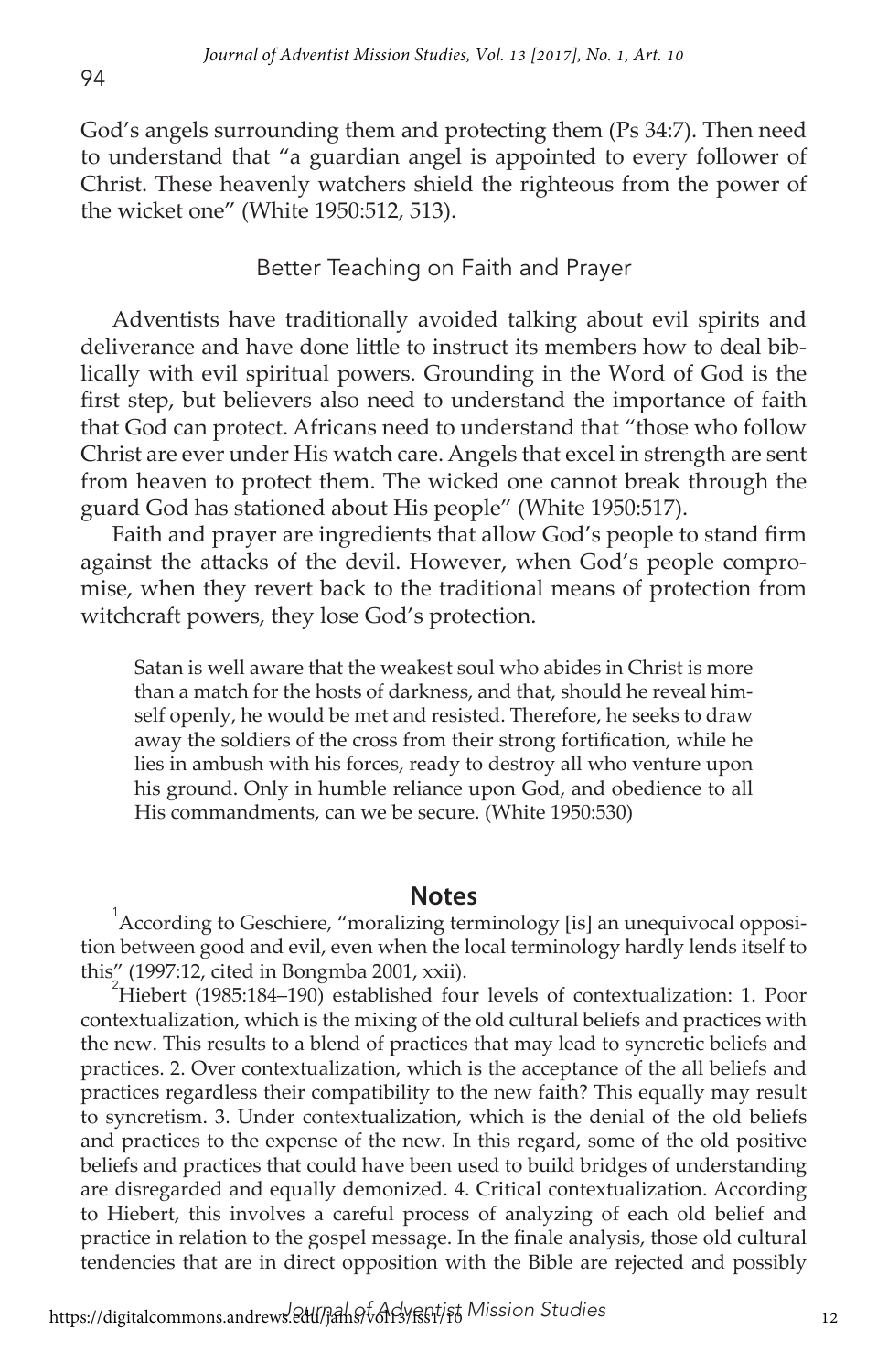replaced by biblical ones, whereas those beliefs, which are not in opposition with the Bible, may be used as a bridge in developing a meaningful biblical teaching that may illuminate the previous cultural belief.

Mbiti (1991) has established four categories on "order and power in the universe" which include: Order in the laws of nature, moral order among people, religious order in the universe, and mystical order in the universe. In his view, it is this order, which brings harmony in the universe. <sup>4</sup>

The name *Mijikenda* is a compound Swahili word meaning "nine villages" (nine kaya or homesteads). The sub-groups that form the nine villages are: *wa-Giriama, waDuruma, waDigo, waRabai, waKambe, waRibe, waChonyi, waJibana* and *waKauma*. According to Spear these villages are related very closely but distinct, hence *mijikenda* is a communicative term to demonstrate their close relationship in their culture and the dialects they speak as people from one origin, *Shungwaya*. Several scholars have written about the *Mijikenda* people of the Kenyan coast. Their works have largely focused on the historical perspective of the people groups, their indigenous socio-cultural practices and how the emergence of Islam and Christianity in the region affected their traditional religions and cultural practices (see Allen et al. 1983; Bringinshaw 1987; Brown 1980; Gomm 1972; 1975; Herlehy 1982; Holway 1971–72; Kraft 2007; Morton 1972; Ngw'eno 1997; J. Sesi 2009; S. Sesi 2003; Spear 1974). In this regard, their works have proved useful in understanding some of the cultural dynamics of the people as they (*Mijikenda*) interacted with the outside world. <sup>5</sup>

According to Pew Research by 2017, 57% of the sub-Saharan population is Christian, 29% are Muslim, and 13% believe and practice African Traditional Religions. See http://www.pewresearch.org/fact-tank/2010/04/28/christianity-and -islam-in-sub-saharan-africa. (accessed 5 July 2017).

 $\mathrm{L}^{\circ}$ In simple terms Howell and Jenell (2011) defined culture as "the total way of life of a group of people that is learned, adaptive, shared, and integrated" (36).

### **Works Cited**

- Ayisi, O. Eric. 1979. *An Introduction to the Study of African Culture*. Nairobi, Kenya: East African Educational Publishers.
- Behringer, Wolfgang. 2004. *Witches and Witch-Hunts*. Malden, MA: Polity Press.
- Bellamy, Larry A. 2004. *Witchcraft, Sorcery, Academic and Local Change in East Africa*. MA thesis, Miami University.
- Bond, C. George, and Diane M. Gekawy. 2001. *Witchcraft Dialogue. Anthropological Exchanges*. Athens: Ohio University Center for Internal Studies.
- Bongmba, Kifon Elias. 2001. *African Witchcraft and Others: A Philosophical and Theological Critique of Intersubjective Relations*. Albany: State University of New York Press.
- Briginshaw, A. Valerie. 1987. Giriama and Digo Dance Styles. African Music 6, no. 4:144–154.
- Brown, L. Jean. 1980. Miji Kenya Grave and Memorial Sculpture. *African Arts* 13, no 4:36–39, 88.
- Donkor, Kwabena. 2011. Ancestor Worship, Biblical Anthropology, and Spiritual Manifestations in Africa. In *The Church, Culture and Spirits: Adventists in Africa, 6*9–89. Hagerstown, MD: Review and Herald.<br>Digital Commons @ Andrews University, 2017
- Published by Digital Commons @ Andrews University, 2017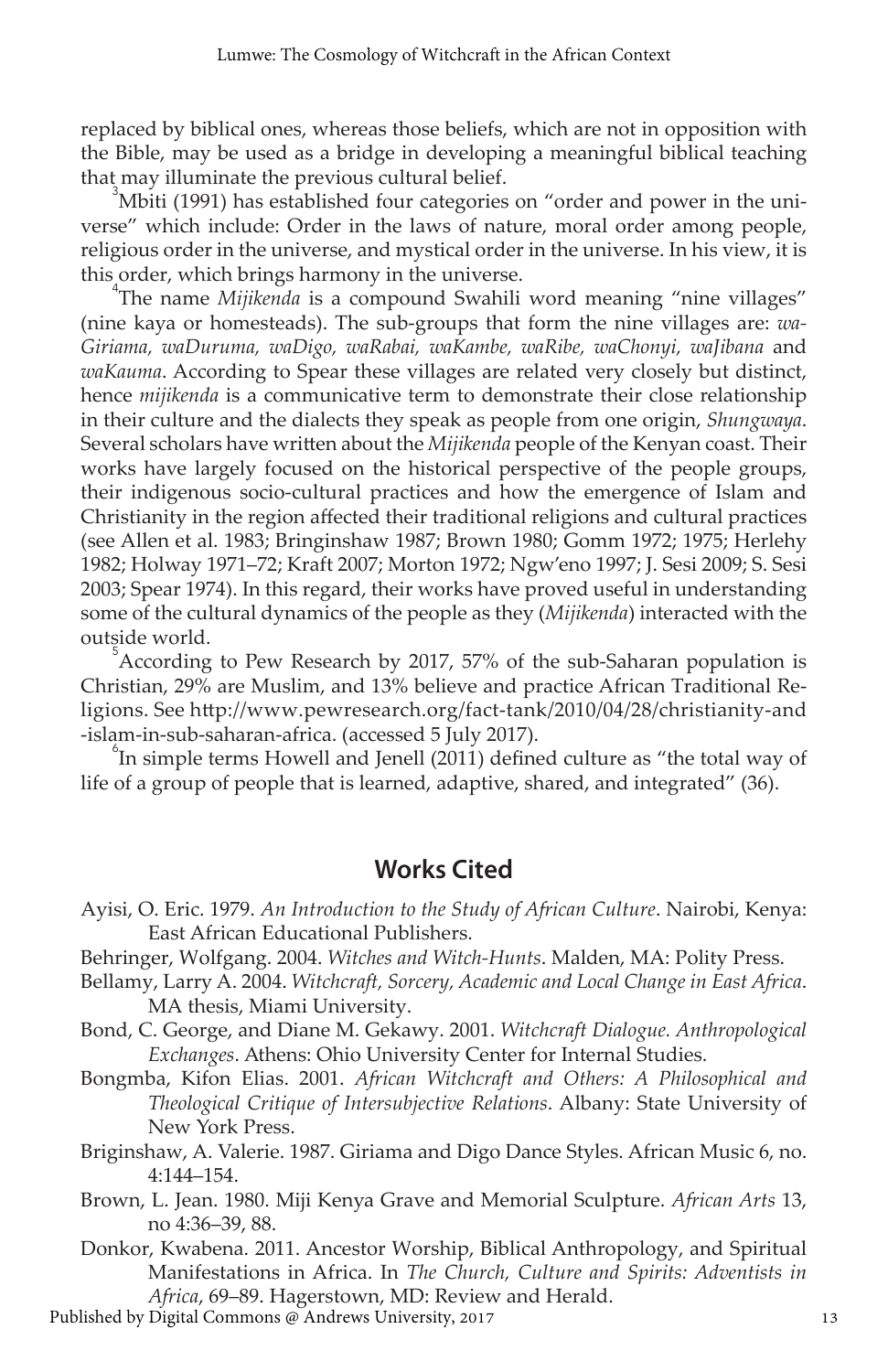- Douglas, Mary. 1966. *Purity and Danger: An Analysis of the Concepts of Pollution and Taboo*. London: Routledge and Kegan Paul.
- Dovlo, Elom. 2007. Witchcraft in Contemporary Ghana. In *Imagining Evil: Witchcraft Beliefs and Accusations in Contemporary Africa*, edited by Gerrie ter Haar, 1–30. Asmara, Eritrea: Africa World Press.
- Drucker-Brown, Susan. 1993. Mamprusi: Witchcraft, Subversion and Changing Gender Relations. *Africa: Journal of the International African Institute* 64, no. 4:531–549.
- Geschiere, P. 1997. *The Modernity of Witchcraft: Politics and Occult in Post-colonial Africa*. Trans. by Peter Geschiere and Janet Roitman. Charlottesville: University of Virginia Press.
	- \_\_\_\_\_\_\_\_. 2006. *Witchcraft and the Limits of the Law: Cameroon and South Africa*. Chicago, IL: University of Chicago Press, 219–246. http://isites.harvard .edu/fs/docs/icb.topic1286816.files/Peter%20Geschiere.pdf (accessed 25 April 2017).
- Gomm, Roger. 1975. Bargaining from Weakness: Sprit Possession on the South Kenya Coast. *Man, New Series* 10, no. 4:530–543.
- Grunlan, A. Stephen, and Marvin K. Mayer. 1988. *Cultural Anthropology: A Christian Perspective*. Grand Rapids, MI: Zondervan Publication House.
- Howell, M. Brian, and Jenell Williams Paris. 2011. *Introducing Cultural Anthropology: A Christian Perspective*. Grand Rapids, MI: Baker Academic.
- Kirwen, C. Michael, ed. 2005. *African Cultural Knowledge: Themes and Embedded Beliefs*. Nairobi, Kenya: MIAS Books.
- Kraft, H. Charles. 1996. *Anthropology for Christian Witnessing*. New York: Orbis Books.
- Kraft, Ludwing John. 2007. *The Life and Work of a Missionary and Scholar-Traveler in Nineteenth Century East Africa*. Edited by Verke Clarissa. Mombasa, Kenya: A Publication of the National Museums of Kenya and the Embassy of the Federal Republic of Germany.
- Harries, Jim. 2010. Witchcraft, Culture, and Theology in African Development. *African Nebula* 2:138–152.
- Healey, Joseph, and Danold Sybertz. 1996. *Towards an African Narrative Theology*. Nairobi, Kenya: Paulines Publications.
- Herlehy, J. Thomas. 1982. The Kaya Complex: A History of the Mijikenda Peoples of the Kenya Coast to 1900 by Thomas T. Spear. *The International Journal of African Historical Studies* 15, no 1:164–169.
- Hiebert, Paul. 1985. *Anthropological Insights for Missionaries*. Grand Rapids, MI: Baker Book House

\_\_\_\_\_\_\_\_. 2009. *The Gospel in Human Context: Anthropological Explorations for Contemporary Mission*. Grand Rapids, MI: Baker Academic.

- Kohnert, Dirk. 1996. Magic and Witchcraft: Implications for Democratization and Poverty-Alleviating Aid in Africa. *World Development* 24, no. 8:347–1355.
- Magesa, Laurenti. 1997. *African Religion: The Moral Traditions of Abundant Life*. New York: Orbis Books.
- Manala, J. Matsobane. Witchcraft and its Impact on Black African Christians: A Lacuna in the Ministry of the Hervormde Kerk in Suidelike Afrika. *HTS Theological Studies* 60, no. 4:1491–1511.
- Maimela, S. S. 1985. Salvation in African Traditional Religions. *Missionalia* 13, no. 2:63–77.